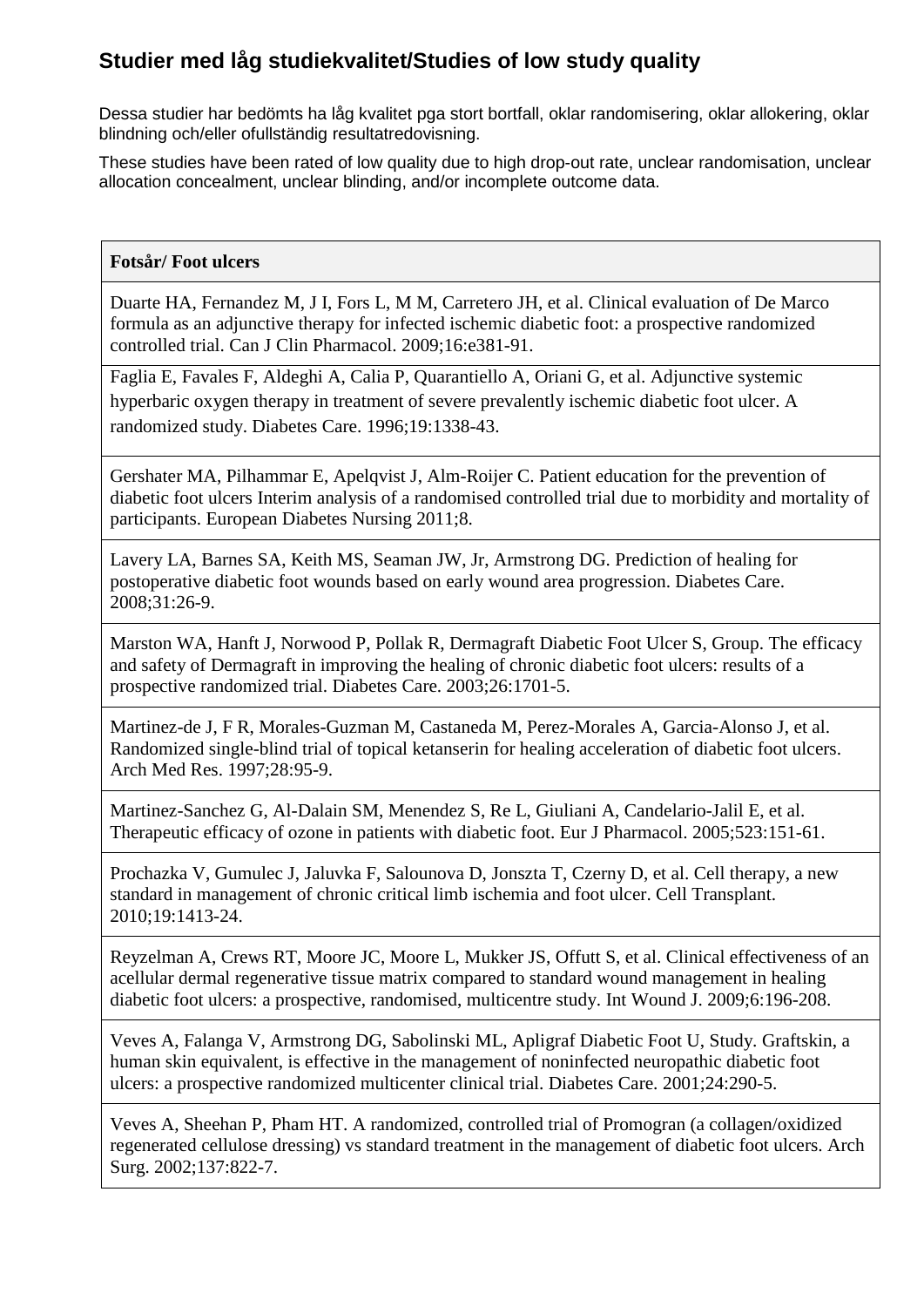Dessa studier har bedömts ha låg kvalitet pga stort bortfall, oklar randomisering, oklar allokering, oklar blindning och/eller ofullständig resultatredovisning.

These studies have been rated of low quality due to high drop-out rate, unclear randomisation, unclear allocation concealment, unclear blinding, and/or incomplete outcome data.

Reiber GE, Smith DG, Wallace C, Sullivan K, Hayes S, Vath C, et al. Two types of therapeutic shoes were no better than usual footwear for preventing foot reulceration. Journal of Bone and Joint Surgery - Series A 2002;84:2107.

#### **Bensår/ Leg ulcer**

Andersen KE, Franken CPM, Gad P, Larsen AM, Larsen JR, van N, et al. A randomized, controlled study to compare the effectiveness of two foam dressings in the management of lower leg ulcers. Ostomy Wound Management. 2002;48:34-6.

Augustin M, Rustenbach SJ, Debus S, Grams L, Munter KC, Tigges W, et al. Quality of care in chronic leg ulcer in the community: Introduction of quality indicators and a scoring system. Dermatology 2011; 222:321-329.

Bello M, Scriven M, Hartshorne T, Bell PR, Naylor AR, London NJ. Role of superficial venous surgery in the treatment of venous ulceration. Br J Surg 1999;86:755-9.

Bjellerup M, Akesson H. The role of vascular surgery in chronic leg ulcers: Report from a specialized ulcer clinic. Acta Derm Venereol 2002;82:266-269.

Franks PJ, Moody M, Moffatt CJ, Hiskett G, Gatto P, Davies C, et al. Randomized trial of two foam dressings in the management of chronic venous ulceration. Wound Repair & Regeneration. 2007;15:197-202.

Franks PJ, Oldroyd MI, Dickson D, Sharp EJ, Moffatt CJ. Risk factors for leg ulcer recurrence: a randomized trial of two types of compression stocking. Age Ageing 1995;24:490-4.

Ghauri ASK, Nyamekye I, Grabs AJ, Farndon JR, Whyman MR, Poskitt KR. Influence of a specialised leg ulcer service and venous surgery on the outcome of venous leg ulcers. European Journal of Vascular and Endovascular Surgery 1998;16:238-244.

Guilhou JJ, Fevrier F, Debure C, Dubeaux D, Gillet-Terver MN, Guillot B, et al. Benefit of a 2-month treatment with a micronized, purified flavonoidic fraction on venous ulcer healing. A randomized, double-blind, controlled versus placebo trial. Int J Microcirc Clin Exp 1997;17 Suppl 1:21-6.

Guilhou JJ, Dereure O, Marzin L, Ouvry P, Zuccarelli F, Debure C, et al. Efficacy of Daflon 500 mg in venous leg ulcer healing: a double-blind, randomized, controlled versus placebo trial in 107 patients. Angiology 1997;48:77-85.

Harding KG, Price P, Robinson B, Thomas S, Hofman D. Cost and dressing evaluation of hydrofiber and alginate dressings in the management of community-based patients with chronic leg ulceration. Wounds: A Compendium of Clinical Research & Practice 2001;13:229-36.

Hewitt A, Flekser R, Harcourt D, Sinha S. The evolution of a hospital based leg ulcer clinic. Primary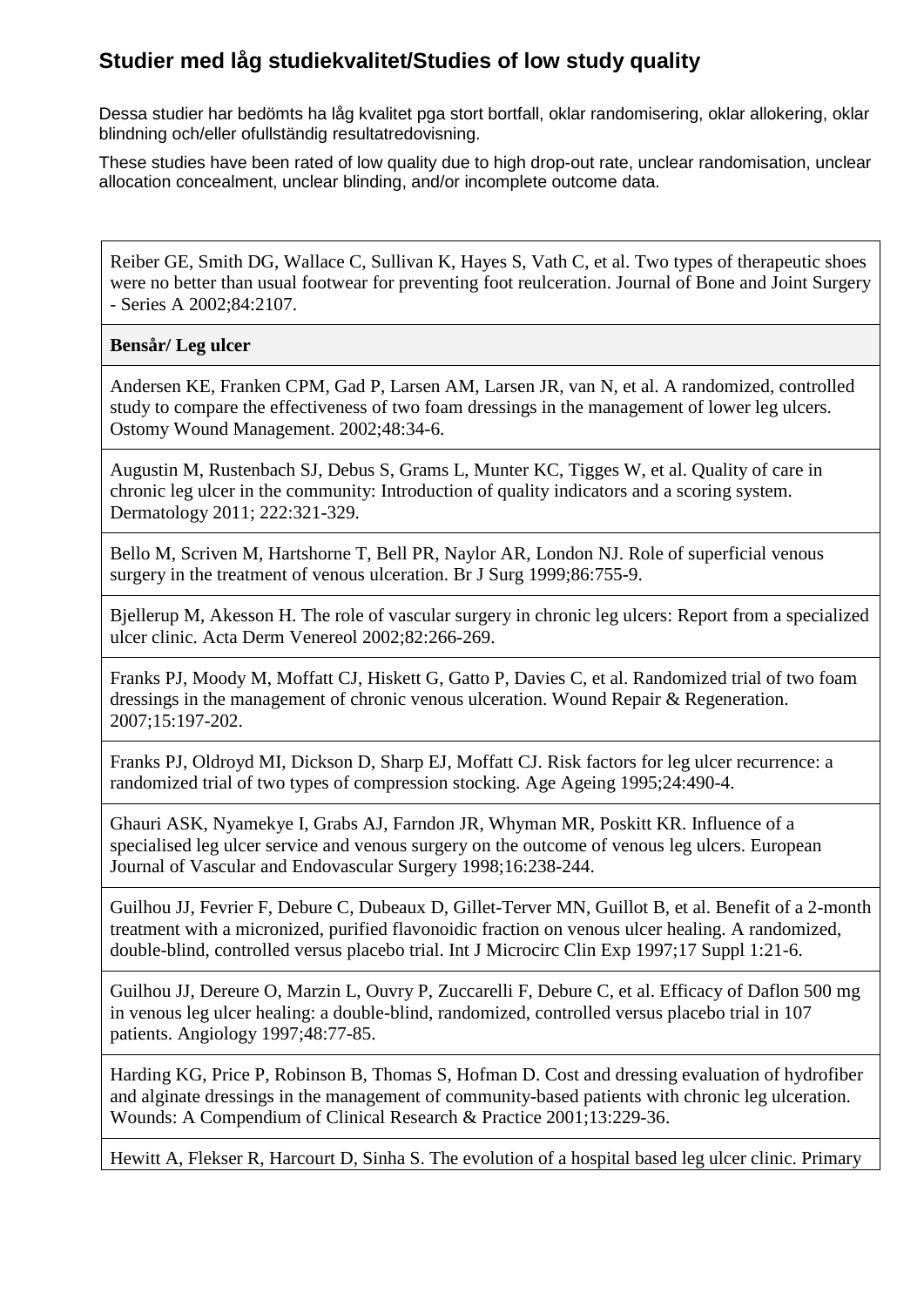Dessa studier har bedömts ha låg kvalitet pga stort bortfall, oklar randomisering, oklar allokering, oklar blindning och/eller ofullständig resultatredovisning.

These studies have been rated of low quality due to high drop-out rate, unclear randomisation, unclear allocation concealment, unclear blinding, and/or incomplete outcome data.

Intention: The Australian Journal of Wound Management 2003;11:75-7.

Iglesias C, Nelson EA, Cullum NA, Torgerson DJ, Ven UST. VenUS I: a randomised controlled trial of two types of bandage for treating venous leg ulcers. Health Technol Assess. 2004;8:iii, 1-105.

Jorgensen B, Price P, Andersen KE, Gottrup F, Bech-Thomsen N, Scanlon E, et al. The silverreleasing foam dressing, Contreet Foam, promotes faster healing of critically colonised venous leg ulcers: A randomised, controlled trial. Int Wound J. 2005;2:64-73+40.

Kavros SJ, Miller JL, Hanna SW. Treatment of ischemic wounds with noncontact, low-frequency ultrasound: the Mayo clinic experience, 2004-2006. Adv Skin Wound Care. 2007;20:221-6.

Leaper DJ, Cameron S, Hewitt H, Winter A, Lucarotti ME. A community- and hospital-based comparative evaluation of Comfeel ulcer dressing for chronic leg ulcers. Journal of Dermatological Treatment 1991;2:103-106.

Meaume S, Ourabah Z, Cartier H, Granel-Brocard F, Combemale P, Bressieux JM, et al. Evaluation of a lipidocolloid wound dressing in the local management of leg ulcers. Journal of wound care. 2005;14:329-34.

Meaume S, Ourabah Z, Romanelli M, Manopulo R, De V, Salomon D, et al. Efficacy and tolerance of a hydrocolloid dressing containing hyaluronic acid for the treatment of leg ulcers of venous or mixed origin. Curr Med Res Opin. 2008;24:2729-39.

Miller CN, Carville K, Newall N, Kapp S, Lewin G, Karimi L, et al. Assessing bacterial burden in wounds: comparing clinical observation and wound swabs. Int Wound J. 2011;8:45-55.

Miller CN, Newall N, Kapp SE, Lewin G, Karimi L, Carville K, et al. A randomized-controlled trial comparing cadexomer iodine and nanocrystalline silver on the healing of leg ulcers. Wound Repair Regen. 2010;18:359-67.

Moffatt CJ, Franks PJ, Oldroyd M, Bosanquet N, Brown P, Greenhalgh RM, et al. Community clinics for leg ulcers and impact on healing. British Medical Journal 1992;305:1389-92.

Moffatt CJ, Franks PJ, Oldroyd MI, Greenhalgh RM. Randomized trial of an occlusive dressing in the treatment of chronic non-healing leg ulcers. Phlebology. 1992;7:105-7.

Moffatt CJ, McCullagh L, O'Connor T, Doherty DC, Hourican C, Stevens J, et al. Randomized trial of four-layer and two-layer bandage systems in the management of chronic venous ulceration. Wound Repair Regen. 2003;11:166-71.

Nelson EA, Iglesias CP, Cullum N, Torgerson DJ. Randomized clinical trial of four-layer and shortstretch compression bandages for venous leg ulcers (VenUS I). British Journal of Surgery. 2004;91:1292-9.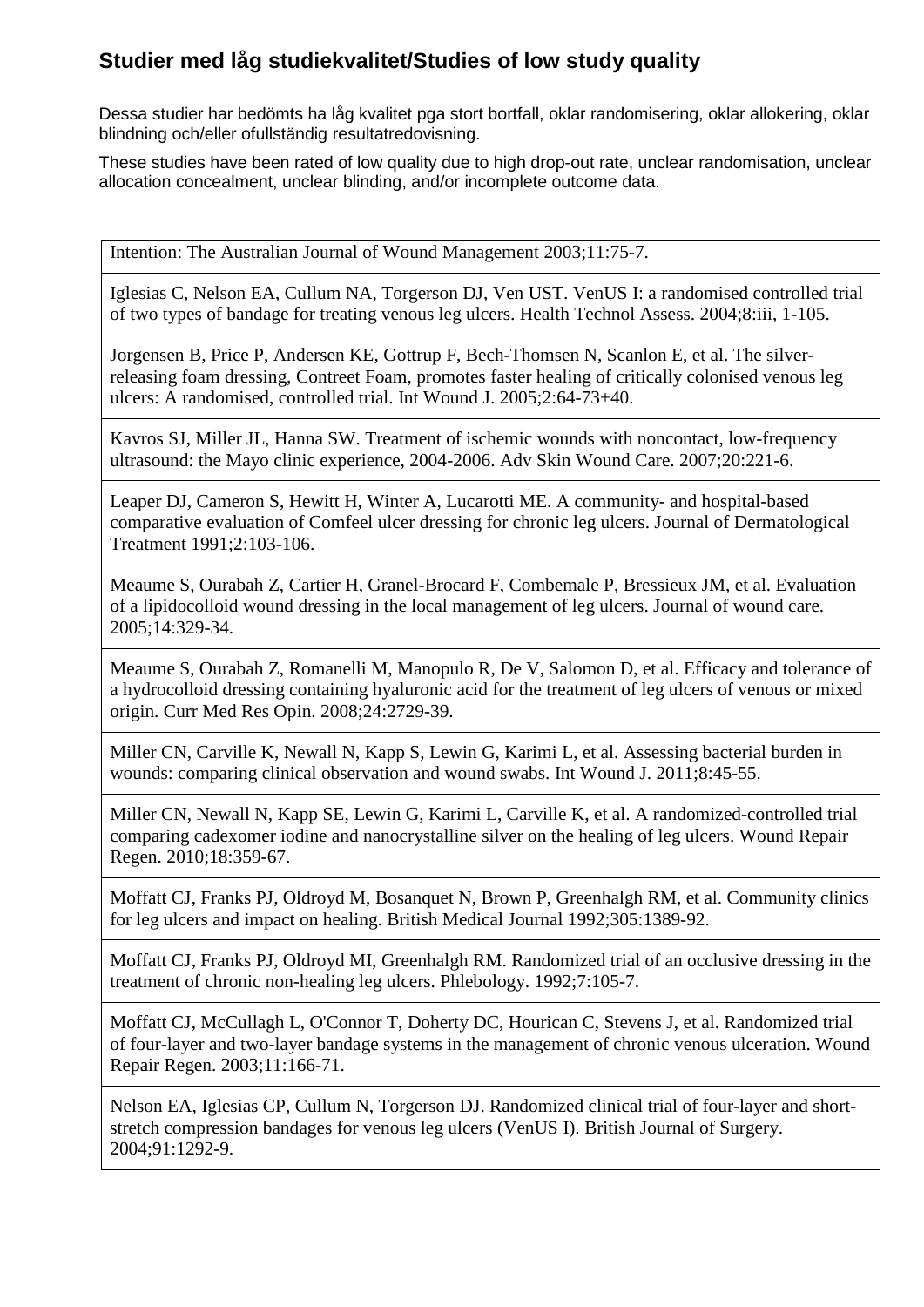Dessa studier har bedömts ha låg kvalitet pga stort bortfall, oklar randomisering, oklar allokering, oklar blindning och/eller ofullständig resultatredovisning.

These studies have been rated of low quality due to high drop-out rate, unclear randomisation, unclear allocation concealment, unclear blinding, and/or incomplete outcome data.

Nikol S, Baumgartner I, Van B, Diehm C, Visona A, Capogrossi MC, et al. Therapeutic angiogenesis with intramuscular NV1FGF improves amputation-free survival in patients with critical limb ischemia. Molecular Therapy. 2008;16:972-8.

O'Brien JF, Grace PA, Perry IJ, Hannigan A, Clarke M, Burke PE. Randomized clinical trial and economic analysis of four-layer compression bandaging for venous ulcers. Br J Surg. 2003;90:794-8.

Partsch H, Damstra RJ, Tazelaar DJ, Schuller-Petrovic S, Velders AJ, de R, et al. Multicentre, randomised controlled trial of four-layer bandaging versus short-stretch bandaging in the treatment of venous leg ulcers. Vasa. 2001;30:108-13.

Schmutz JL, Meaume S, Fays S, Ourabah Z, Guillot B, Thirion V, et al. Evaluation of the nanooligosaccharide factor lipido-colloid matrix in the local management of venous leg ulcers: results of a randomised, controlled trial. Int Wound J. 2008;5:172-82.

Senet P, Bause R, Jorgensen B, Fogh K. Clinical efficacy of a silver-releasing foam dressing in venous leg ulcer healing: a randomised controlled trial. Int Wound J 2013.

Smith JM, Dore CJ, Charlett A, Lewis JD. A randomized trial of biofilm dressing for venous leg ulcers. Phlebology. 1992;7:108-13.

Stacey MC, Mata SD, Trengove NJ, Mather CA. Randomised double-blind placebo controlled trial of topical autologous platelet lysate in venous ulcer healing. Eur J Vasc Endovasc Surg. 2000;20:296- 301.

Vin F, Teot L, Meaume S. The healing properties of Promogran in venous leg ulcers. J Wound Care 2002;11:335-41.

Vowden P, Romanelli M, Peter R, Bostrom A, Josefsson A, Stege H. The effect of amelogenins (Xelma) on hard-to-heal venous leg ulcers. Wound Repair Regen. 2006;14:240-6.

Vu T, Harris A, Duncan G, Sussman G. Cost-effectiveness of multidisciplinary wound care in nursing homes: A pseudo-randomized pragmatic cluster trial. Fam Pract 2007;24:372-379.

Wong IK, Andriessen A, Lee DT, Thompson D, Wong LY, Chao DV, et al. Randomized controlled trial comparing treatment outcome of two compression bandaging systems and standard care without compression in patients with venous leg ulcers. J Vasc Surg. 2012.

#### **Trycksår/ Pressure ulcers**

Adunsky A, Ohry A. Decubitus direct current treatment (DDCT) of pressure ulcers: results of a randomized double-blinded placebo controlled study. Archives of Gerontology & Geriatrics. 2005;41:261-9.

Banks V, Bale SE, Harding KG. Comparing two dressings for exuding pressure sores in community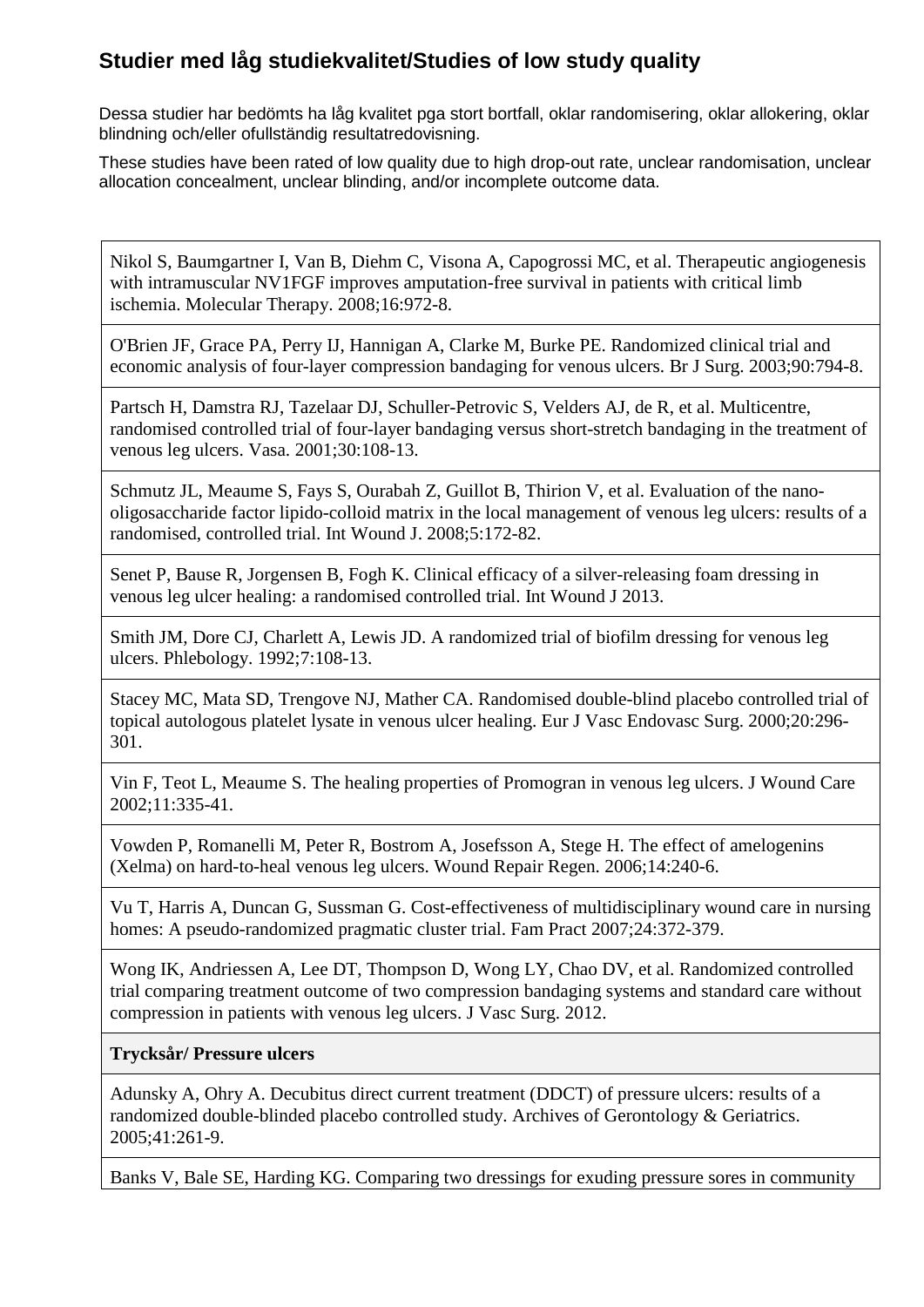Dessa studier har bedömts ha låg kvalitet pga stort bortfall, oklar randomisering, oklar allokering, oklar blindning och/eller ofullständig resultatredovisning.

These studies have been rated of low quality due to high drop-out rate, unclear randomisation, unclear allocation concealment, unclear blinding, and/or incomplete outcome data.

patients. Journal of wound care. 1994;3:175-8.

Barr JE, Day AL, Weaver VA, Taler GM. Assessing clinical efficacy of a hydrocolloid/alginate dressing on full-thickness pressure ulcers. Ostomy Wound Management. 1995;41:28-30.

Branom R, Rappl LM. "Constant force technology" versus low-air-loss therapy in the treatment of pressure ulcers [corrected] [published erratum appears in OSTOMY WOUND MANAGE 2001 Nov; 47(11): 6]. Ostomy Wound Management. 2001;47:38-46.

Burgos A, Gimenez J, Moreno E, Campos J, Ardanaz J, Talaero C, et al. Collagenase ointment application at 24- versus 48-hour intervals in the treatment of pressure ulcers. A randomised multicentre study. Clinical Drug Investigation. 2000;19:399-407.

Burgos A, Gimenez J, Moreno E, Lamberto E, Utrera M, Urraca EM, et al. Cost, efficacy, efficiency and tolerability of collagenase ointment versus hydrocolloid occlusive dressing in the treatment of pressure ulcers. A comparative, randomised, multicentre study. Clinical Drug Investigation. 2000;19:357-65.

Day A, Dombranski S, Farkas C, Foster C, Godin J, Moody M, et al. Managing sacral pressure ulcers with hydrocolloid dressings: results of a controlled, clinical study. Ostomy Wound Manage. 1995;41:52-4, 6, 8 passim.

Ellis SL, Finn P, Noone M, Leaper DJ. Eradication of methicillin-resistant Staphylococcus aureus from pressure sores using warming therapy. Surg Infect (Larchmt). 2003;4:53-5.

Ferrell BA, Osterweil D, Christenson P. A randomized trial of low-air-loss beds for treatment of pressure ulcers. JAMA: Journal of the American Medical Association. 1993;269:494-7.

LeVasseur SA, Helme RD. A double-blind clinical trial to compare the efficacy of an active based cream F14001 against a placebo non-active based cream for the treatment of pressure ulcers in a population of elderly subjects. J Adv Nurs. 1991;16:952-6.

Matzen S, Peschardt A, Alsbjorn B. A new amorphous hydrocolloid for the treatment of pressure sores: a randomised controlled study. Scand J Plast Reconstr Surg Hand Surg. 1999;33:13-5.

Maume S, Van De L, Heyman H, Romanelli M, Ciangherotti A, Charpin S. A study to compare a new self-adherent soft silicone dressing with a self-adherent polymer dressing in stage II pressure ulcers. Ostomy Wound Manage 2003;49:44-51.

Meaume S, Kerihuel JC, Constans T, Teot L, Lerebours E, Kern J, et al. Efficacy and safety of ornithine alpha-ketoglutarate in heel pressure ulcers in elderly patients: results of a randomized controlled trial. J Nutr Health Aging. 2009;13:623-30.

Rhodes RS, Heyneman CA, Culbertson VL, Wilson SE, Phatak HM. Topical phenytoin treatment of stage II decubitus ulcers in the elderly. Annals of Pharmacotherapy. 2001;35:675-81.